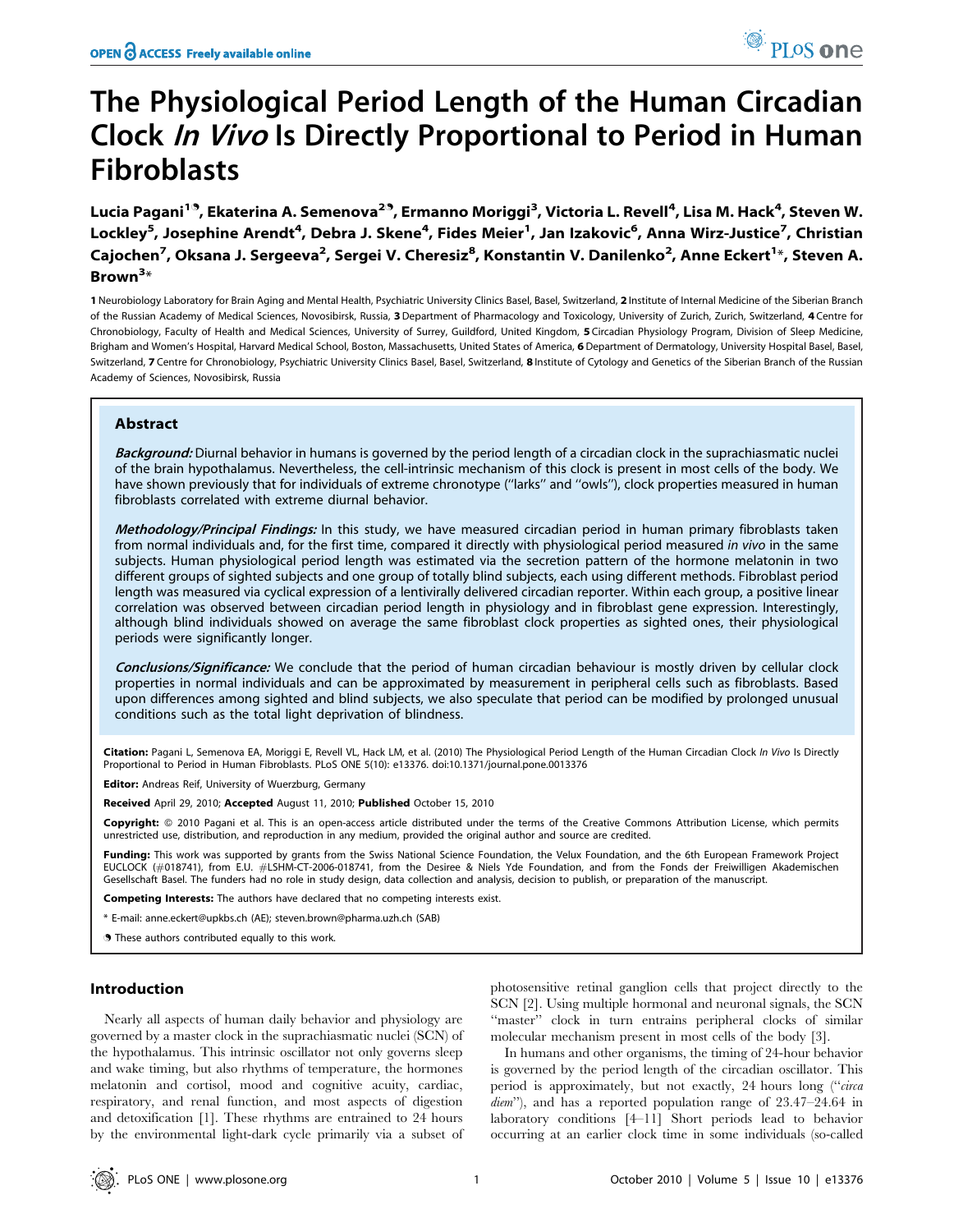''larks''), and long periods to later timing of behavior in others ("owls")  $[9,12-14]$ , at least in young adults. Mutations in clock genes affect period length, and can lead to circadian rhythm sleep disorders such as Advanced Sleep Phase Syndrome (ASPS) [15]. Measurement of circadian period length is therefore a useful step in assessing circadian clock function, either experimentally or clinically.

Determination of the period of circadian behavior in sighted subjects requires prolonged subject observation under controlledlight laboratory conditions. In humans, these studies are expensive and labor-intensive. In one protocol, subjects are kept for multiple days under 'constant routine' conditions consisting of sustained wakefulness or scheduled sleep episodes under continuous dim light with constant posture and frequent isocaloric meals [16,17]. Alternatively, circadian period can be measured under constant dim light for several weeks [18]. Finally, it can be measured under 'forced desynchrony' (FD) conditions where the sleep-wake cycle is scheduled to day-lengths that are outside the range of entrainment for the circadian pacemaker, conditions which force the clock to exhibit its endogenous period. Since it is not ethically possible to keep human subjects in constant routine protocols for prolonged periods, FD protocols are thought to offer greater precision. [4]. A further special case employs totally blind individuals, whose circadian pacemaker cannot be entrained by the environmental light-dark cycle. Although under certain circumstances these individuals can become entrained to the 24-hour day via nonphotic cues such as exercise, food, and activity [19,20], in other cases they exhibit 'non-24-hour' rhythms in melatonin, cortisol or temperature under both laboratory and real-world conditions that provide a direct estimate of their physiological period [21].

Given the intensive experimental control required to assess human physiological period, our laboratories have taken advantage of the duplication of the molecular mechanism of the circadian clock in most mammalian tissues to measure period length in human fibroblasts. To do this, we infect cells with a lentiviral reporter containing the luciferase gene under control of a circadian promoter. Period length in infected cells can then be measured via real-time bioluminescence [22]. In mice with mutations in circadian clock genes, a qualitative correlation has been observed between behavioral period measured by wheel running activity and fibroblast period measured by lentiviral reporter; and in humans, extreme early-type individuals had on average shorter fibroblast periods than extreme late-types [13]. Although these correlations among mutant animals or extreme chronotypes are promising, it remains unclear how well human period length is predicted from measurements in peripheral tissues in ordinary individuals, and whether these values correlate with sleep-wake timing in vivo.

In this report, we have for the first time directly compared estimates of human physiological circadian period with the period measured in fibroblasts from the same subjects. We used three different subject groups whose physiological period was estimated via different protocols, and which showed different population averages for physiological period. In each trial, the correlations that we observed suggested that this easy cellular method could be used as a biomarker for human clock properties.

# Results

# Human fibroblast circadian period in vitro correlates with estimates of human physiological period measured in vivo in normal individuals

As described in Methods, we recruited subjects that had participated previously in one of five different studies of physiological period in three countries (Basel, Switzerland; Novosibirsk, Russia; and Guildford, United Kingdom). Four protocols estimated physiological period of sighted subjects under controlled laboratory conditions designed to minimize the effects of environmental light, exercise, food, and sleep upon the workings of the circadian oscillator. Physiological period was determined by the timing of melatonin, a hormone produced at night in circadian fashion and measurable in human saliva. A fifth study focused upon totally blind individuals. For such people, free-running physiological period has been shown previously to remain independent of the solar day even in a home environment under some circumstances [21]. Hence, subject period could be measured at home over several weeks via the periodicity of the melatonin metabolite 6-sulfatoxymelatonin excreted in urine.

From each subject, two skin biopsies were taken and fibroblasts were cultivated from them. The circadian period length of these fibroblasts was then measured via transduction of a lentiviral circadian reporter and subsequent long-term bioluminescent monitoring. Figure 1B shows a portion of data from fibroblasts of the same subject whose physiological period is shown in Figure 1A.

For all subjects, estimates of physiological in vivo period were compared to fibroblast period measured via transduction of a lentiviral circadian reporter and subsequent long-term bioluminescent monitoring. The results from 9 subjects measured from two studies in Basel are shown in Figure 2A. Results from a further 11 subjects participating in two studies in Novosibirsk are shown in Figure 2B. Finally, results from 8 totally blind individuals measured in Guildford are shown in Figure 2C. All data are graphed together in Figure 2D. In all groups, positive correlations were observed between fibroblast period and physiological period measured in the same subjects, and Bland-Altman statistics among all subjects show an absence of systematic error between measurements in vitro and in vivo (Figure S1). Table 1 shows the specific values and correlation coefficients obtained from each subject population.

# Blind individuals showed longer physiological period but equivalent fibroblast period

Average physiological period lengths were significantly longer for the blind subjects than for the sighted subjects (Figure 3A), as reported previously [4,21]. Surprisingly, average fibroblast period was the same for these three populations when measured under identical conditions (Figure 3B). In other words, cellular fibroblast periods were similar among the groups of subjects even though physiological periods varied. Therefore, fibroblast measurements succeeded in capturing inter-individual differences in period among members of each group (whether they were blind or sighted), but were insensitive to apparent differences between blind and sighted individuals.

## Discussion

The fundamental mechanism of the mammalian circadian clock is cell-autonomous, and is based upon feedback loops of transcription and translation that use identical components in most cells of the body [23]. In fact, long-term recordings suggest that the intrinsic clocks in peripheral cells like fibroblasts are probably as robust as those in the ''master clock'' of the brain SCN [24]. Probably because of these mechanistic similarities, our laboratory has been able to show previously that clock properties of fibroblasts taken from subjects of extreme chronotype (i.e. ''larks'' and ''owls'') generally correlate with the results of questionnaires about subject daily behavior. Many of these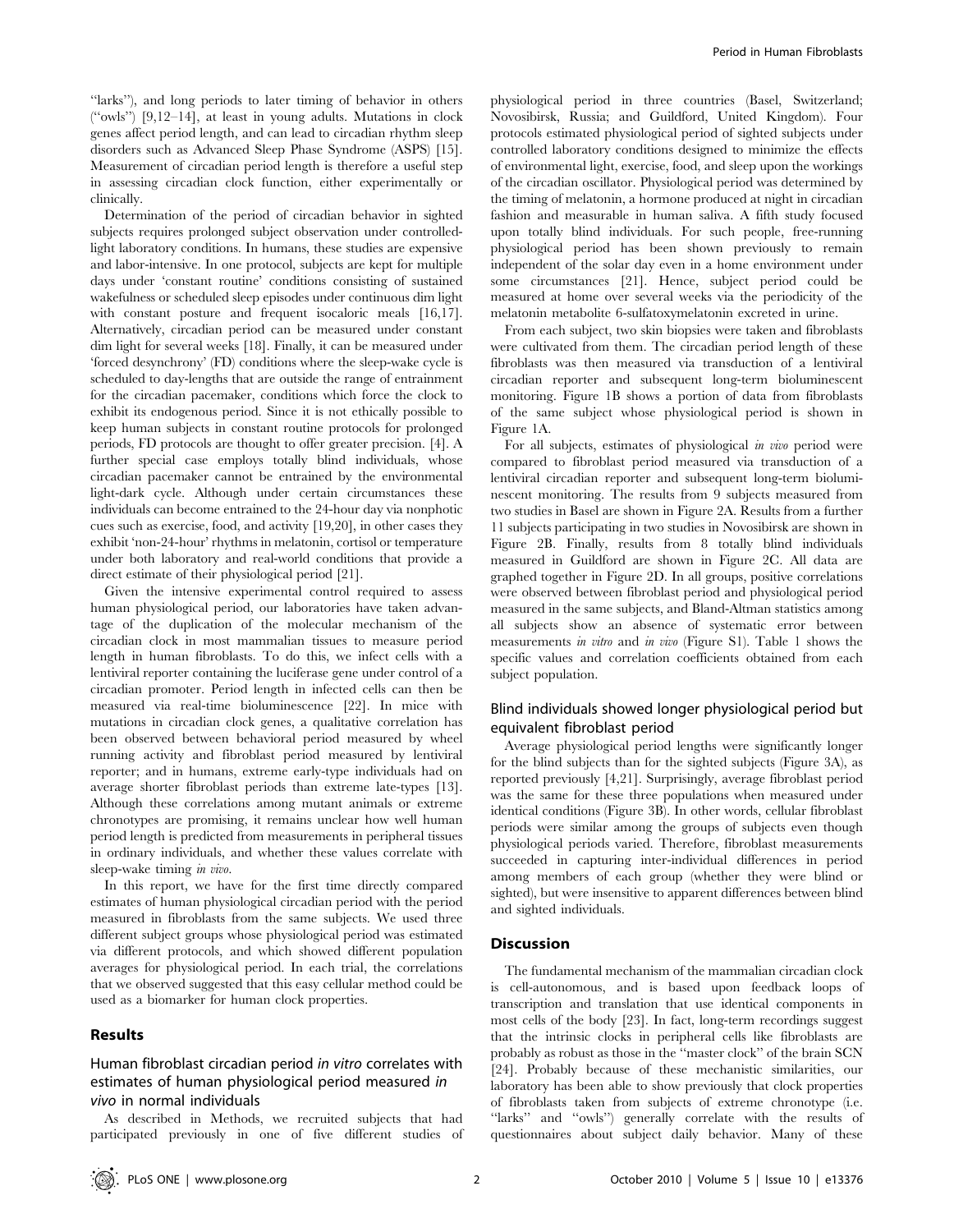

Figure 1. Determination of circadian period in vivo and in vitro. A. In vivo period length was obtained from salivary melatonin content profiles of normal sighted subjects under a constant routine protocol for three consecutive cycles. Data from one representative subject (Start25) are shown. Open circles, melatonin measurement values. B. From the same subject, fibroblast cultures were obtained from two separate biopsies and infected with a lentiviral bioluminescent circadian reporter. After synchronization with dexamethasone, circadian oscillations in bioluminescence were recorded from eight measures over five days. Three cycles of this oscillation are shown aligned with the physiological data of part A. Period calculations for both panels were conducted by cosinor fitting, and the best-fit curve is shown in color, along with its period length and goodness of fit R2.

doi:10.1371/journal.pone.0013376.g001

extreme subjects, however, showed normal fibroblast period length. We ascribed their behavior to alterations in other clock properties like amplitude [13].

Thus, it remains unclear to what degree the genetically encoded period length of the human circadian clock, as reflected in peripheral tissues like fibroblasts, controls daily behavior in normal individuals whose period lengths vary relatively little. Herein, we have rigorously examined this matter by comparing directly circadian period length measured from human fibroblasts and that estimated physiologically in the same individuals, under different experimental conditions. In the five studies from three laboratories that we have analyzed, we have observed good correlations between period lengths of the circadian oscillator in vivo and in vitro, even among individuals whose clock properties vary very little (Figure 2).

In vivo, circadian period length under free-running conditions has been shown previously to correlate well with circadian phase under entrained conditions. This circadian phase is best reflected in outputs of the circadian oscillator, such as sleep-wake timing [9,14]. In retrospect, we were interested to know to what extent fibroblast period could predict sleep-wake timing, but our studies were not designed to test this hypothesis and in most cases the rigorous routines of our subjects also controlled sleep-wake. Nevertheless, for the six subjects participating in a constant routine protocol in Basel, physiological circadian phase was measured on the first night of in-patient study via dim-light melatonin onset, and spontaneous wakeup time the next day by EEG. By comparing these two times, we could estimate a ''phase angle'' of sleep timing with respect to melatonin, which from previous studies should correlate with period [14]. In our case, we could directly compare this phase angle with subject circadian period length measured both in vitro and in vivo. A trend was observed between sleep timing and circadian period length in vivo (Figure 4A) and in fibroblasts (Figure 4B), but limited subject number prevented it from reaching significance. A larger study would be needed to answer this question more rigorously.

Approximation of human circadian period by cellular assays could present important advantages. The measurement of human circadian period in vivo, either via constant routine or forced desynchrony protocols, is expensive and labor-intensive. An *in-vitro* measure of human circadian period, if validated in vivo, could provide an attractive lower-budget alternative. Nevertheless, it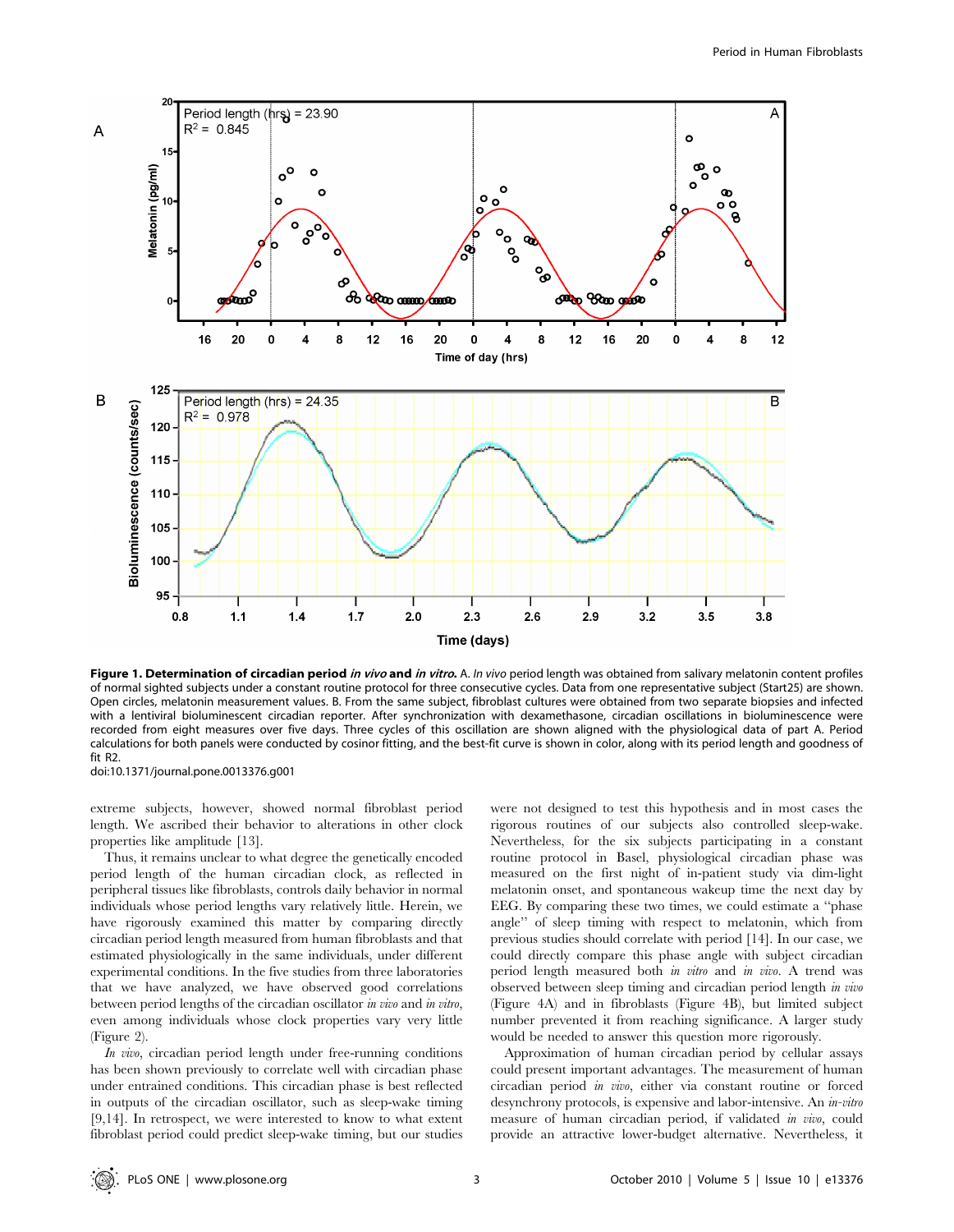

Figure 2. Relationship between physiological period length and fibroblast period length. A. In vitro period length was obtained from skin fibroblasts from nine sighted human subjects of normal chronotype, and compared to physiological period in the same individuals measured in two constant routine studies (Basel Start and Likri). The solid line shows the best-fit linear regression (1<sup>st</sup> polynomial order) represented by the data, and the dashed lines represent 95% confidence intervals to the indicated regression line, with goodness-of-fit R2 shown at lower right. The overall p-value (vs. null-hypothesis slope of 0) is shown at upper-left. For this panel and also panels B and C, identical statistical measures are depicted. In addition, the range and average for each group of subjects are shown in Table 1, and data for individual subjects are listed in Methods S1. B. The same comparison was performed for 11 sighted subjects whose physiological period was measured in controlled laboratory conditions in two studies (Novosibirsk). C. A further comparison was performed for 8 totally blind subjects whose physiological period was measured at home (Guildford). Fibroblasts from the asterisked subject showed abnormal clock properties in vitro at different temperatures and were excluded from statistical analysis. D. The results of all five studies are graphed on the same axes: Yellow, Basel; Red, Novosibirsk; Blue, Guildford. doi:10.1371/journal.pone.0013376.g002

should be noted that fibroblast period measures are not a direct proxy for measures of physiological period: for some subjects, considerable differences between the two were observed, and

| <b>Table 1.</b> Period lengths obtained from subjects by |  |
|----------------------------------------------------------|--|
| physiological measurements and from fibroblast molecular |  |
| analyses.                                                |  |

| <b>Subject location</b> | N  | $\tau$ in vitro   | $\tau$ in vitro   |      |
|-------------------------|----|-------------------|-------------------|------|
| <b>Basel</b>            | 9  | $24.00 \pm 0.33$  | $24.71 \pm 0.38$  | 0.46 |
|                         |    | $(23.60 - 24.50)$ | $(24.15 - 25.29)$ |      |
| <b>Novosibirsk</b>      | 11 | $24.07 \pm 0.20$  | $24.77 \pm 0.42$  | 0.68 |
|                         |    | $(23.71 - 24.31)$ | $(24.10 - 25.45)$ |      |
| Guildford               | 8  | $24.52 \pm 0.27$  | $24.46 \pm 0.48$  | 0.66 |
|                         |    | $(24.13 - 24.92)$ | $(23.80 - 25.23)$ |      |

doi:10.1371/journal.pone.0013376.t001

physiological period differences between sighted and blind subjects were absent entirely in fibroblasts.

While it is too soon to be able to draw firm conclusions, it is possible that fibroblast period might prove more useful than physiological period in certain applications. For example, determination of period length in fibroblasts under carefully controlled conditions might permit separation of genetic effects upon basic clock mechanism from environmental influences present in more complex physiological measurements. Such influences are vividly illustrated by the measurement of sighted and blind subjects included in the present paper. In ours and other published studies of sighted subjects, various protocols have all given period values close to 24 hours [4,6], whereas period length measured in blind subjects at home are longer, and average 24.5 hours [21] (See also Figure 3A,B). This discrepancy is unlikely to result from differences in methodology: recent data illustrates that period assessments in field studies of blind individuals are comparable to period assessment under forced desynchrony in the same subjects (Hull et al., in press). In reverse, two groups of sighted subjects in our study were measured in near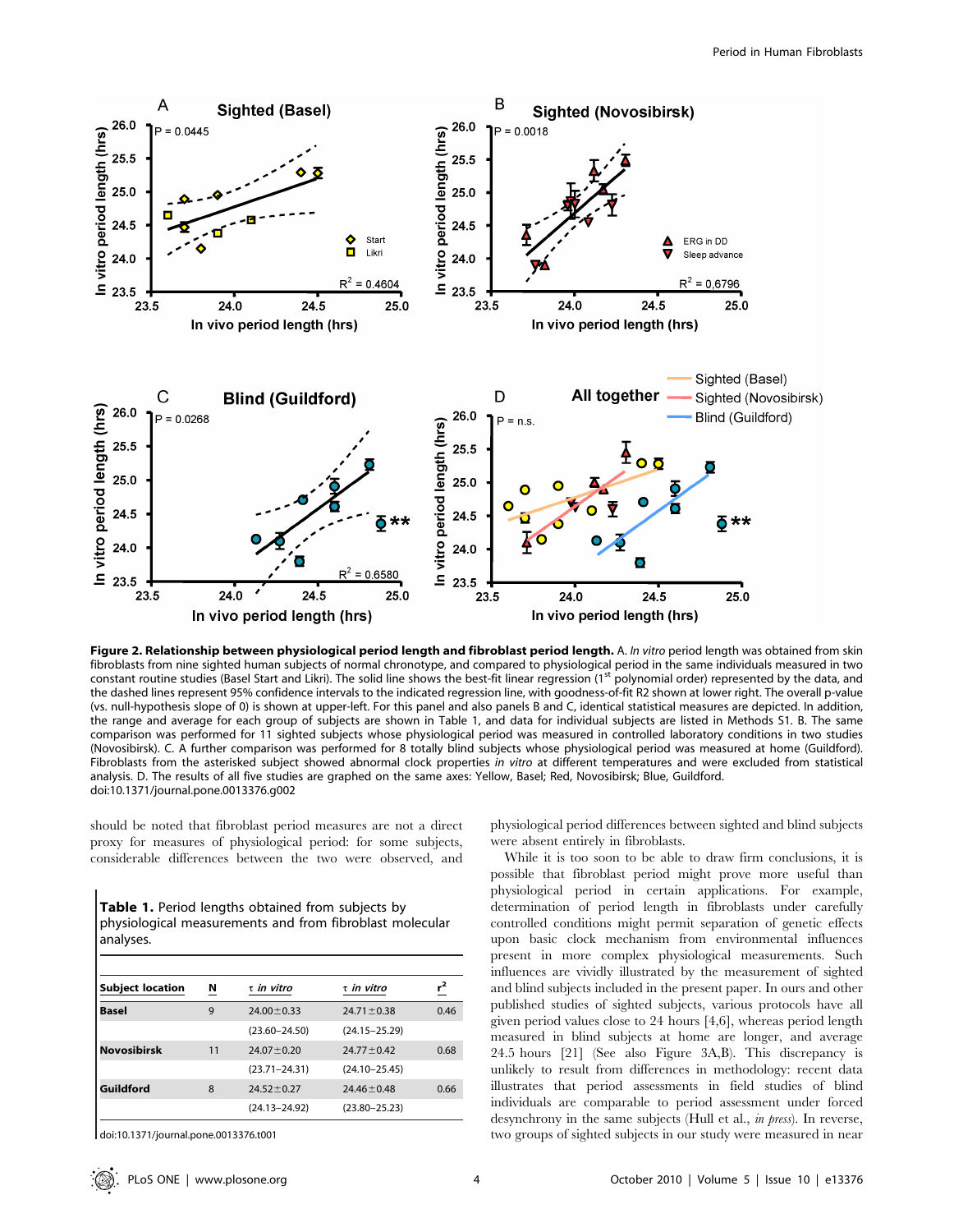

Figure 3. Relationship between population averages of human physiological period length and fibroblast period length. A. The average in vivo period lengths obtained from both protocols with sighted individuals were significantly different from that of blind subjects ( $p<0.01$ , 0.05). B. Nevertheless, the fibroblast-derived values were not significantly different among all three populations. (1-way Anova). Data are presented as a standard boxplot, with bars showing the smallest and largest observed values, and box dimensions and midline reflecting lower quartile (Q1), median (Q2), and upper quartile (Q3) values.

doi:10.1371/journal.pone.0013376.g003

total darkness  $(<0.2$ lux, Novosibirsk), and showed the same shorter period of the sighted subjects that we estimated with constant routine (Basel), or that others have estimated in forceddesynchrony protocols [4].

If the difference is not due to methodology, a basic question arises: are the shorter periods of sighted subjects ''aftereffects'' of entrainment to light, or is there a fundamental genetic difference between these groups? Our measurements suggest that it is unlikely that this difference is genetic: average fibroblast period was the same in all groups that we investigated, blind and sighted (Figure 3), but still reflected accurately genetic differences causing short and long physiological periods within each group. It is possible, of course, that fibroblast clocks are sensitive to some types of genetic variation but insensitive to others. Nevertheless, in our study we favor the hypothesis that circadian properties between blind and sighted groups differed for physiological reasons rather than genetic ones: for example, human physiological period length might be modified by prior light history and/or retinal function [25]. In support of this idea, individuals recently entrained to a simulated Martian day length showed a longer period length afterward [26].



Figure 4. Circadian period and wake timing. A. Period length measured in fibroblasts is plotted against the circadian phase angle of sleep, calculated as the difference between the measured time of dimlight melatonin onset on the first day of the protocol and the time of subject spontaneous waking that morning. This value could only be determined in one of the five studies presented (Basel constant routine). Linear regression and statistical analyses were as in Figure 2. B. Period length in vivo is plotted versus the same sleep phase angle. doi:10.1371/journal.pone.0013376.g004

It should be mentioned that the period of fibroblasts is not invariant, either: their circadian clocks are temperature-overcompensated [27,28]. Thus, whereas normal biochemical reactions slow as temperature decreases, circadian clocks increase in speed. As a result, period length measured from fibroblast cells in *vitro* varies with the temperature at which the measurement is conducted. Not surprisingly, the best correlations with period length in vivo are seen at physiological temperatures. In addition, measurements conducted at different temperatures are correlated, preserving inter-subject differences (Figure S2A). Interesting exceptions exist, however. For example, one subject showed almost perfect temperature compensation at multiple temperatures, in stark contrast to the temperature overcompensation seen in all other subjects (Figure S2B). This subject also showed a significant difference between period in vivo and period in vitro (asterisked subject in Figure 2C). Although the meaning of this difference is uncertain, we suggest that inter-individual genetic variations also exist in the (thus far unknown) loci implicated in temperature compensation by the human circadian oscillator.

In the extreme case, our experiments suggest that a measurement of ''true'' circadian period emanating from the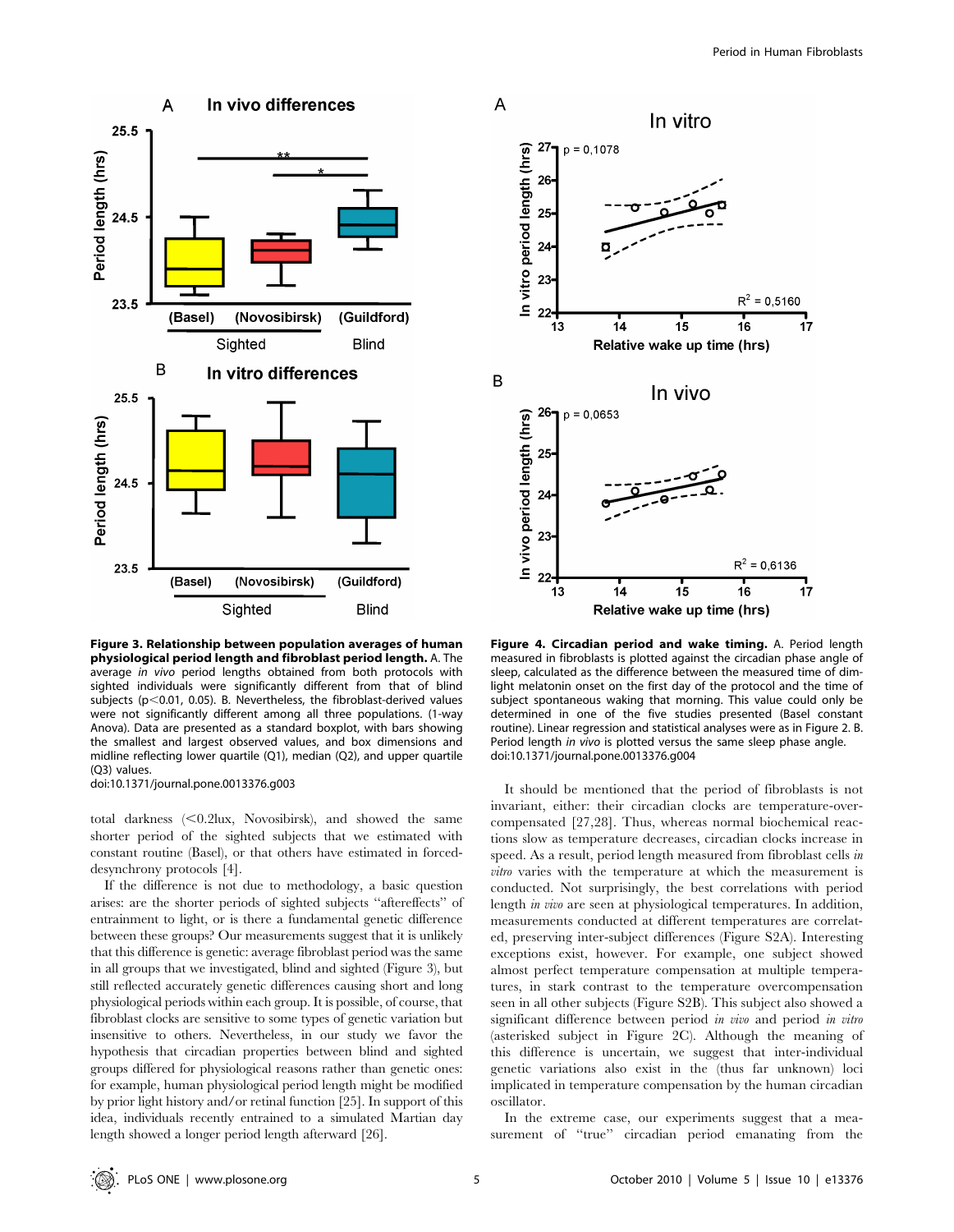suprachiasmatic nucleus may be unrealistic. Both *in vivo* and *in* vitro, the observed period appears to be altered by environmental factors. Fibroblast period can be altered by temperature, and physiological period might be sensitive to prior light history and/ or retinal function. Nevertheless, measurement of fibroblast period at precise physiological temperatures offers a reasonable approximation of physiological period determined by more rigorous measures. Both values, in spite of their variance, show strong inter-individual differences independent of environment or method, and will likely provide exciting clues to understand the genetic basis of human daily behavior and its influence upon health.

# Methods

# Ethical Permission

The study protocol, screening questionnaires, and consent forms were approved by the relevant ethical committee (the Ethical Committee of Basel, Switzerland; the Ethical committee of the Institute of Internal Medicine, SB RAMS, Novosibirsk, Russia; the University of Surrey Advisory Committee on Ethics; and the Moorfields Eye Hospital Ethics Committee) and conform to the Declaration of Helsinki. Informed consent was obtained from all subjects.

#### Subject selection

Subjects for this study were individuals who have previously or concurrently participated in chronobiological studies of the authors in Basel, Novosibirsk, or Guildford, and were additionally recruited to donate skin biopsies for this study. In two studies (Basel, Novosibirsk), extreme chronotypes were specifically excluded. Where noted, physiological measurements have been reported previously in other contexts. In brief, study participants consisted of nine sighted subjects (6 men, 3 women, mean age  $\pm$ S.D.  $48.3 \pm 21.9$  years) recruited in Basel, eleven sighted subjects (2) men, 9 women, mean age  $\pm$  S.D. 25.5 $\pm$ 7.8 years) recruited in Novosibirsk, and eight subjects with no perception of light (7 men, 1 woman, mean age  $\pm$  S.D. 54.6 $\pm$ 7.4 years) recruited in Guildford. Further information is cited in Methods S1.

# Circadian period determination in vivo

In order to ensure that the correlations presented herein were not dependent upon a particular method of determining circadian period, each subject group described above participated in a different protocol for the measurement of physiological period in vivo. Detailed descriptions of each protocol are listed in Methods S1. In brief, sighted subjects (Basel and Novosibirsk subject groups) were required to adhere to a regular sleep-wake schedule for 5–14 days prior to admission to the laboratory. Subsequently, subjects were maintained under various sets of ''constant'' conditions designed to eliminate environmental influences upon the circadian oscillator: a 60-hour multiple nap protocol or a 40-hour sleep deprivation protocol (Basel) under constant dim-light  $(<8$  lux) conditions with constrained posture and frequent scheduled meals; or a 4 to 9-day protocol under near-total darkness  $\approx 0.1$  or 0.2 lux) with normal scheduled sleep episodes (Novosibirsk). Saliva samples were collected at intervals of 0.3–3 hours and analysed for melatonin content through a direct double-antibody radioimmunoassay (Bühlmann Laboratories, Schönenbuch, Switzerland). Blind subjects (all with no perception of light, Guildford), were studied in their own homes for 3–5 consecutive weeks. No attempt was made to alter the lifestyles of the individuals during the study. For such people, free-running physiological period has been shown previously to remain independent of the solar day even in a home

environment [21]. For 48 hours each week, subjects collected sequential  $\sim$ 4-hourly urine samples during the day plus an  $\sim$ 8hour overnight sample. Urinary 6-sulphatoxymelatonin (aMT6s) concentrations were measured as described previously [29]. Period lengths were determined by the timing of intervals between melatonin rise, either by regression analysis in longer protocols (Novosibirsk, Guildford), or by cosinor analysis for shorter ones (Basel).

#### Measurement of fibroblast circadian period length

Subjects from each of the studies presented above were recontacted to participate in the present investigation by donating skin biopsies. The time elapsed between measurements in vivo and fibroblast donation, as well as detailed protocols, are indicated in Methods S1. Briefly, two cylindrical 2-mm diameter cutaneous biopsies were taken from the buttocks or upper arms of each subject. Fibroblasts were isolated from biopsies and infected using Bmal1::luciferase lentivirus as described previously [22]. Five days or more after human fibroblast infection, circadian rhythms were synchronised by 100 nM dexamethasone (Sigma), and light output was measured (3 measurements per biopsy; total of 6 measurements per subject) in the presence of 0.1 nM luciferin in specially built light-tight atmosphere-controlled boxes for at least 5 days. Period determination was accomplished by cosinor analysis of data between the second and the fifth day of measurement. Values are presented as mean plus or minus standard error from four to eight measurements.

## Supporting Information

Figure S1 Bland-Altman statistics for period measurements. For each subject, average period length (in vivo and in vitro) is plotted against the difference between the two measurements, expressed in standard deviations from the mean.

Found at: doi:10.1371/journal.pone.0013376.s001 (0.11 MB TIF)

Figure S2 Comparison of fibroblast period length measured at 36.5 degrees C and at 37.0 degrees C incubator temperature. A. Period length was measured from skin fibroblasts of blind and sighted subjects (from Guildford and Novosibirsk) at two different incubator temperatures, and plotted in comparison. Most subjects showed a similar augmentation in period at the higher temperature  $(1.1+/-0.3$  hours). B. Extreme temperature compensation properties in one subject; this individual (S45) is marked with an asterisk in Figure 2. Fibroblast period lengths at 36.5, 37.0, and 37.5 degrees C are shown for this subject (left) versus another representative subject (S43) (right).

Found at: doi:10.1371/journal.pone.0013376.s002 (0.17 MB TIF)

#### Methods S1

Found at: doi:10.1371/journal.pone.0013376.s003 (0.16 MB DOC)

## Acknowledgments

We are grateful to John A. McGrath and Joey E. Lai-Cheong (St John's Institute of Dermatology, King's College London) for their assistance in performing skin biopsies; and to Stockgrand Ltd., University of Surrey, for antisera.

# Author Contributions

Conceived and designed the experiments: LP EAS VLR DS AWJ CC KVD AE SAB. Performed the experiments: LP EAS EM VLR FM JI OJS. Analyzed the data: LP EAS EM VLR SL DS CC KVD AE SAB. Contributed reagents/materials/analysis tools: LMH SL JA DS SVC. Wrote the paper: LP VLR SL JA DS AWJ CC KVD AE SAB.